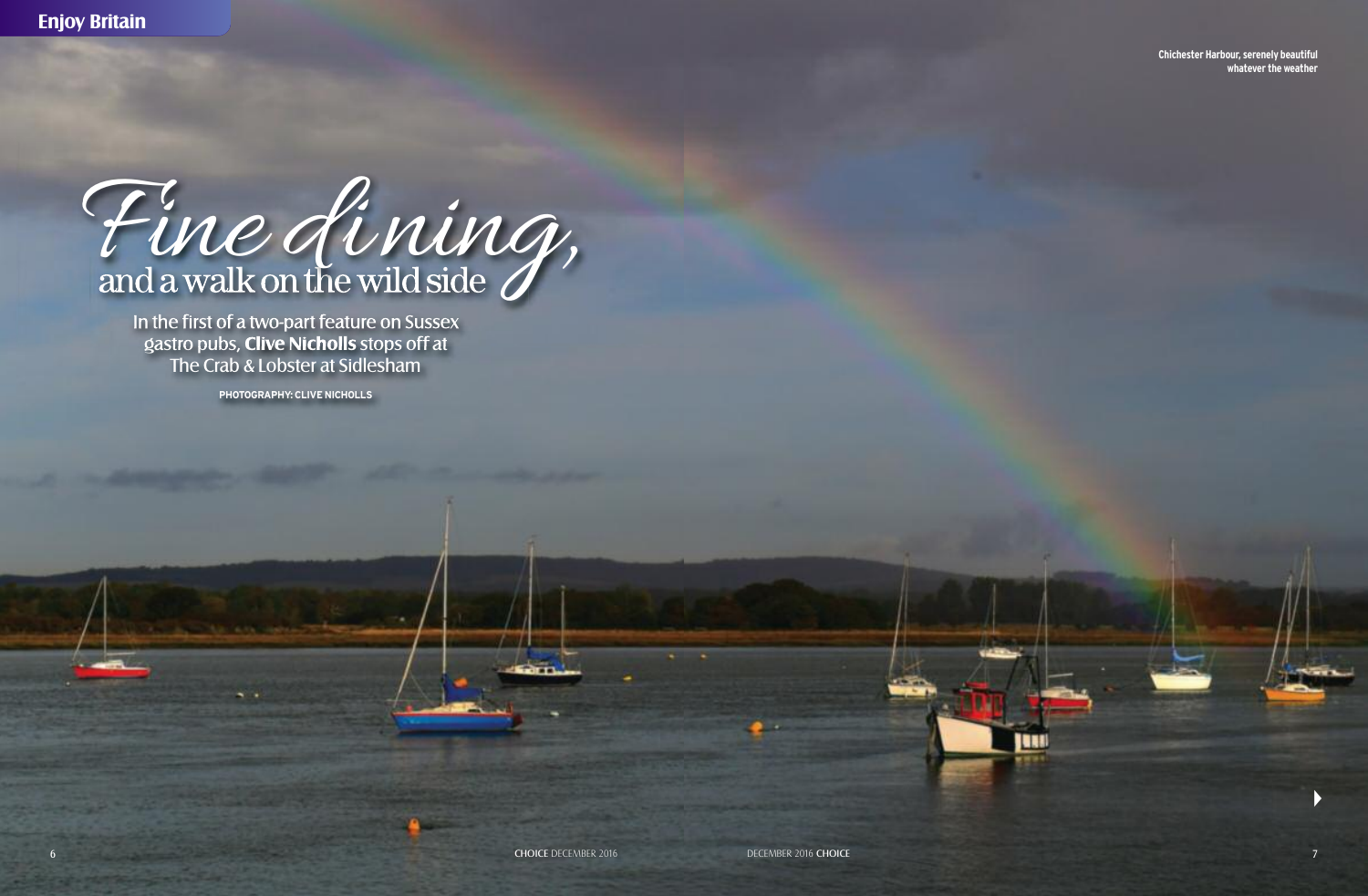## **Enjoy Britain**

t



**PERENT SERVIET AND ARABLEM**<br>
the rain-laden<br>
clouds hang over<br>
C h i c h e s t e r<br>
Harbour. The rain starts, not heavy driven<br>
rain, but light and gentle, like that from a breath of wind the rain-laden clouds hang over Chichester Harbour. The rain starts, not heavy driven fine rose on a watering can.

Just then the rays from the sun force their way through the leaden skies and cast a rainbow across the harbour. It's a fleeting moment, the rain stops and the sky brightens but it was a magical couple of minutes. Yes, I'm a bit wet, but that's a

In the morning I stroll along the waterfront before breakfast and a flash of turquoise

an appetite and a thirst. The Crab & Lobster is all oak beams and log fires and I've left plenty of time for pre-dinner drinks while I study the menu.

Fish is the speciality here, but I decide to mix it up a bit. My starter is Selsey Crab and Tiger Prawn Cocktail with Black Caviar and Shellfish Mayonnaise (I'm off to Selsey in the morning) followed by Roasted Rump of Lamb, Garlic Pommes Anna, Butternut Squash Purée, Baby Leeks and Madeira Jus. Yes, it tasted as good as it sounds.

When I reach Chichester, about ten miles north of Selsey, I get locked into the one-way system that won't let me go. Third time around I manage to break free and find a car park. A small mortgage later I can relax and enjoy Chichester. The

signals the arrival of another Kingfisher looking for his breakfast, too. Then for me it's just a three-mile drive down to Selsey.

The wind has picked up a bit, and a walk on the seafront is bracing and quite wonderful in equal measures.

Seagulls float effortlessly on the wind and the shingle beach rumbles a bit as the breakers push the pebbles forwards and back. I often think that the best time to visit the coast is out of season. Parking is so much easier and having the beach to yourself is a real treat, and that's just how it was at Selsey. As I head inland to Chichester I pass St Peter's Church on the outskirts of Selsey. Originally 13th-century and built in Church Norton, it was dismantled 150 years ago and moved stone-by-stone to its new location. It's a pretty church in a great location with a fascinating story – spare ten minutes to take a look.





small price to pay for being witness to a unspoilt stretch of coastline. The nearby special scene. If I owned that little yellow yacht at the rainbow's end I would be pumping the bilges looking for my pot of gold. I'm in West Sussex, on a short break staying at a couple of our country's finest pubs. This month I'll be covering my stay at The Crab & Lobster at Sidlesham and the coastal region around Chichester. Next month I'll move inland a few miles to The Halfway Bridge near Petworth.

The 350-year-old Crab & Lobster sits on the banks of Pagham Harbour and the nature reserve that benefits from this RSPB visitor centre is open between 10am and 4pm every day and there's plenty of advice on what to see and when to see it.

The walks here are brilliant and generally easy and the birdlife varied. A more experienced birdwatcher pointed out a Spotted Redshank wading in the shallows and a Great White Egret, like a big white heron, on the wing.

Even I couldn't miss the Kingfisher as it flashed along the bankside. It was brilliant to forget about the car for the afternoon and stroll back to the pub with